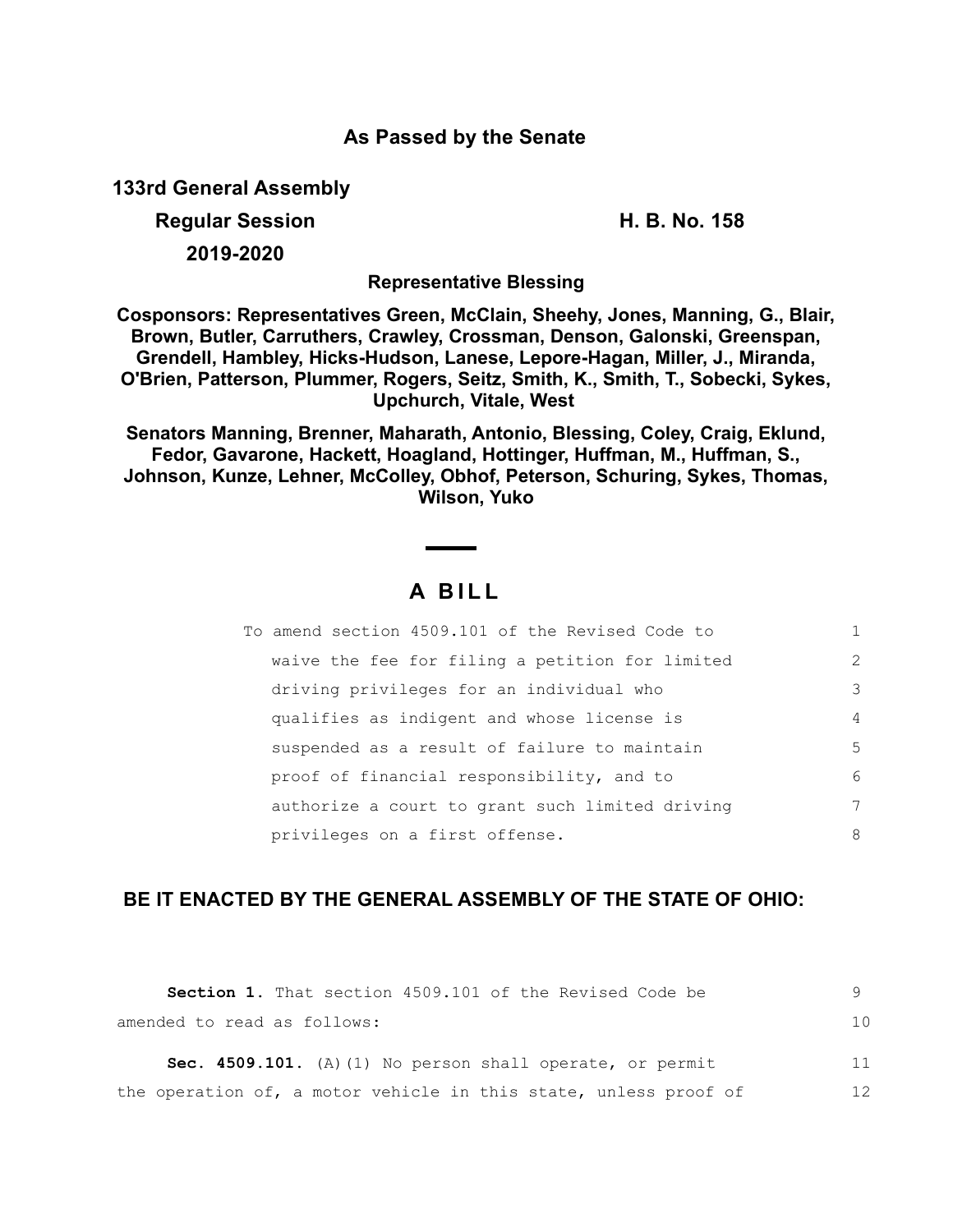financial responsibility is maintained continuously throughout the registration period with respect to that vehicle, or, in the case of a driver who is not the owner, with respect to that driver's operation of that vehicle. 13 14 15 16

(2) Whoever violates division (A)(1) of this section shall be subject to the following civil penalties:

(a) Subject to divisions (A)(2)(b) and (c) of this section, a class (F) suspension of the person's driver's license, commercial driver's license, temporary instruction permit, probationary license, or nonresident operating privilege for the period of time specified in division (B)(6) of section 4510.02 of the Revised Code and impoundment of the person's license. The court may grant limited driving privileges to the person, but only if the person presents proof of financial responsibility and is enrolled in a reinstatement fee payment plan pursuant to section 4510.10 of the Revised Code. 19 20 21 22 23 24 25 26 27 28

(b) If, within five years of the violation, the person's operating privileges are again suspended and the person's license again is impounded for a violation of division (A)(1) of this section, a class C suspension of the person's driver's license, commercial driver's license, temporary instruction permit, probationary license, or nonresident operating privilege for the period of time specified in division (B)(3) of section 4510.02 of the Revised Code. The court may grant limited driving privileges to the person only if the person presents proof of financial responsibility and has complied with division (A)(5) of this section, and no court may grant limited driving privileges for the first fifteen days of the suspension. 29 30 31 32 33 34 35 36 37 38 39 40

(c) If, within five years of the violation, the person's operating privileges are suspended and the person's license is 41 42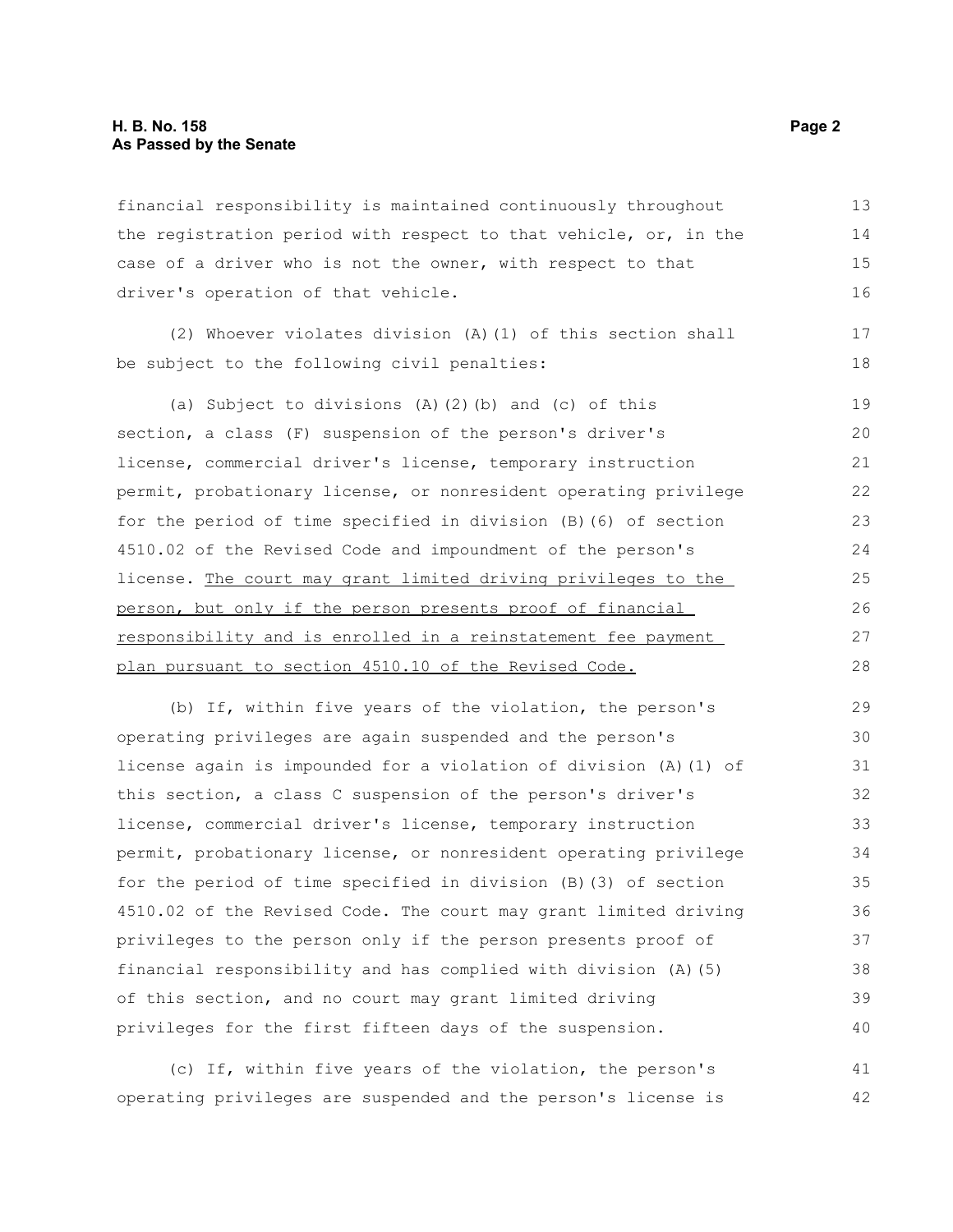impounded two or more times for a violation of division (A)(1) of this section, a class B suspension of the person's driver's license, commercial driver's license, temporary instruction permit, probationary license, or nonresident operating privilege for the period of time specified in division (B)(2) of section 4510.02 of the Revised Code. The court may grant limited driving privileges to the person only if the person presents proof of financial responsibility and has complied with division (A)(5) of this section, except that no court may grant limited driving privileges for the first thirty days of the suspension. 43 44 45 46 47 48 49 50 51 52

(d) In addition to the suspension of an owner's license under division  $(A)$   $(2)$   $(a)$ ,  $(b)$ , or  $(c)$  of this section, the suspension of the rights of the owner to register the motor vehicle and the impoundment of the owner's certificate of registration and license plates until the owner complies with division (A)(5) of this section. 53 54 55 56 57 58

The clerk of court shall waive the cost of filing a petition for limited driving privileges if, pursuant to section 2323.311 of the Revised Code, the petitioner applies to be qualified as an indigent litigant and the court approves the application.

(3) A person to whom this state has issued a certificate of registration for a motor vehicle or a license to operate a motor vehicle or who is determined to have operated any motor vehicle or permitted the operation in this state of a motor vehicle owned by the person shall be required to verify the existence of proof of financial responsibility covering the operation of the motor vehicle or the person's operation of the motor vehicle under any of the following circumstances: 64 65 66 67 68 69 70 71

(a) The person or a motor vehicle owned by the person is 72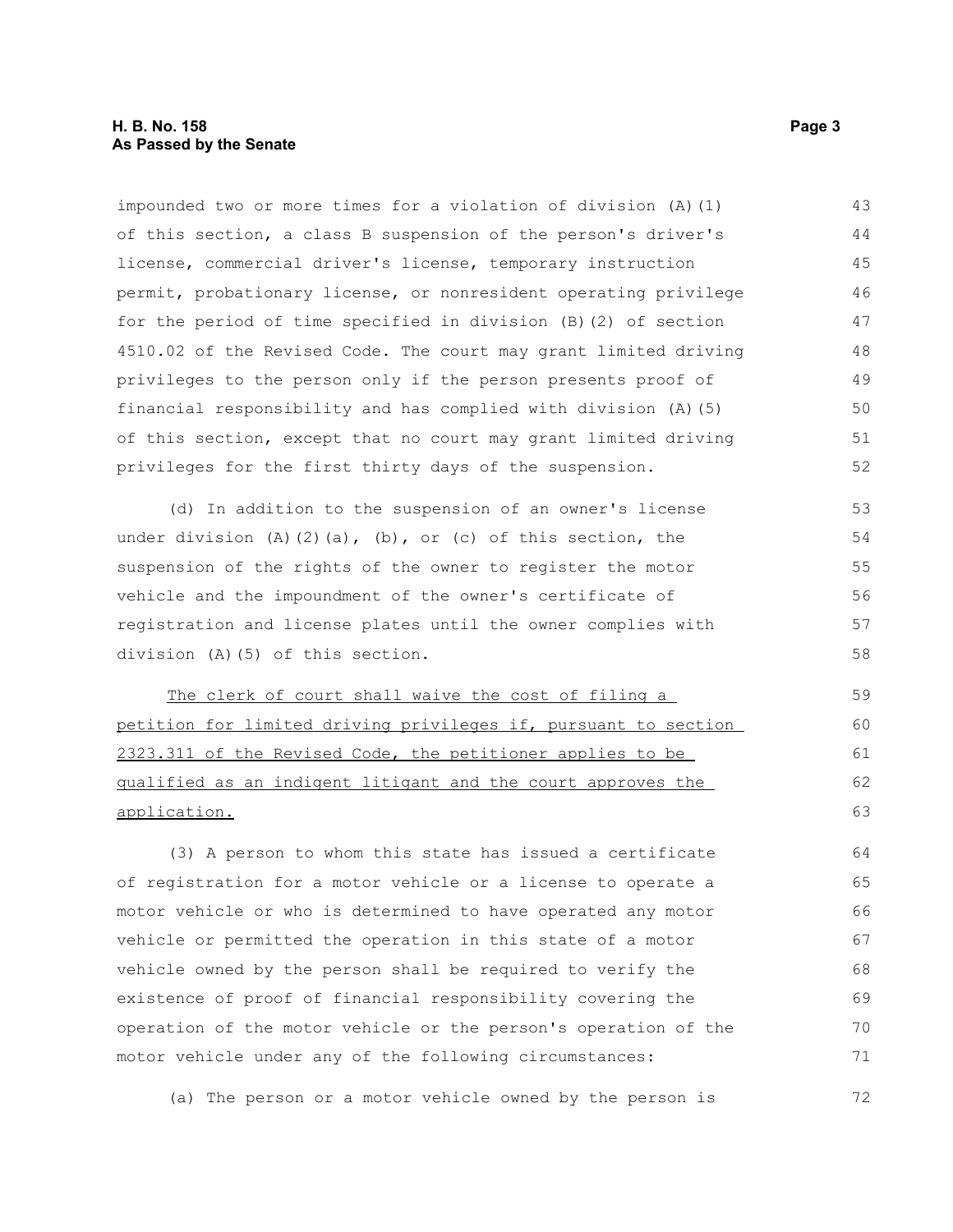involved in a traffic accident that requires the filing of an accident report under section 4509.06 of the Revised Code. (b) The person receives a traffic ticket indicating that proof of the maintenance of financial responsibility was not produced upon the request of a peace officer or state highway patrol trooper made in accordance with division (D)(2) of this section. (c) Whenever, in accordance with rules adopted by the registrar, the person is randomly selected by the registrar and requested to provide such verification. (4) An order of the registrar that suspends and impounds a license or registration, or both, shall state the date on or before which the person is required to surrender the person's license or certificate of registration and license plates. The person is deemed to have surrendered the license or certificate of registration and license plates, in compliance with the order, if the person does either of the following: (a) On or before the date specified in the order, personally delivers the license or certificate of registration and license plates, or causes the delivery of the items, to the registrar; (b) Mails the license or certificate of registration and license plates to the registrar in an envelope or container bearing a postmark showing a date no later than the date specified in the order. (5) Except as provided in division (A)(6) or (L) of this section, the registrar shall not restore any operating privileges or registration rights suspended under this section, 73 74 75 76 77 78 79 80 81 82 83 84 85 86 87 88 89  $90$ 91 92 93 94 95 96 97 98 99 100

return any license, certificate of registration, or license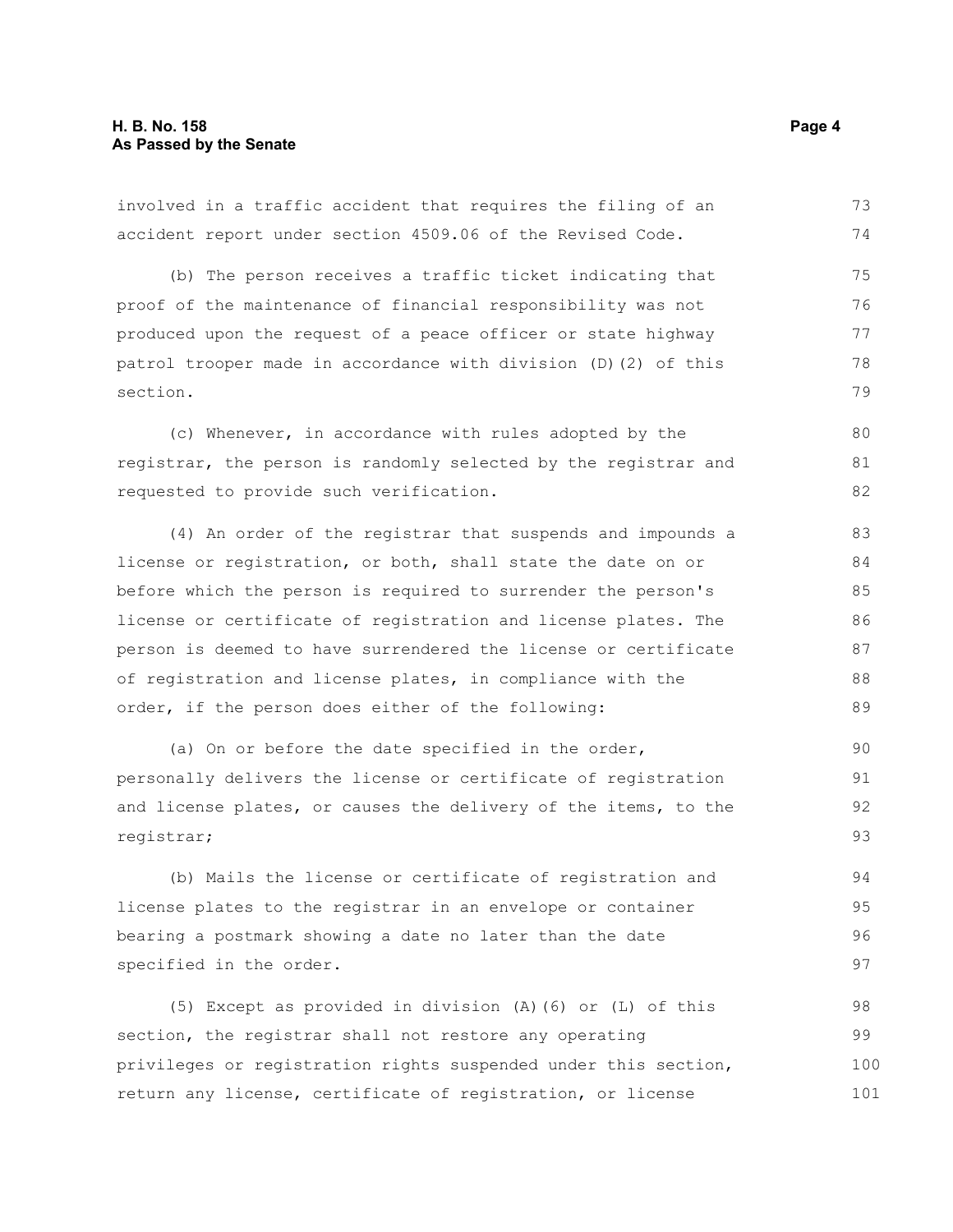### **H. B. No. 158 Page 5 As Passed by the Senate**

plates impounded under this section, or reissue license plates under section 4503.232 of the Revised Code, if the registrar destroyed the impounded license plates under that section, or reissue a license under section 4510.52 of the Revised Code, if the registrar destroyed the suspended license under that section, unless the rights are not subject to suspension or revocation under any other law and unless the person, in addition to complying with all other conditions required by law for reinstatement of the operating privileges or registration rights, complies with all of the following: 102 103 104 105 106 107 108 109 110 111

(a) Pays to the registrar or an eligible deputy registrar a financial responsibility reinstatement fee of one hundred dollars for the first violation of division (A)(1) of this section, three hundred dollars for a second violation of that division, and six hundred dollars for a third or subsequent violation of that division; 112 113 114 115 116 117

(b) If the person has not voluntarily surrendered the license, certificate, or license plates in compliance with the order, pays to the registrar or an eligible deputy registrar a financial responsibility nonvoluntary compliance fee in an amount, not to exceed fifty dollars, determined by the registrar; 118 119 120 121 122 123

(c) Files and continuously maintains proof of financial responsibility under sections 4509.44 to 4509.65 of the Revised Code;

(d) Pays a deputy registrar a service fee of ten dollars to compensate the deputy registrar for services performed under this section. The deputy registrar shall retain eight dollars of the service fee and shall transmit the reinstatement fee, any nonvoluntary compliance fee, and two dollars of the service fee 127 128 129 130 131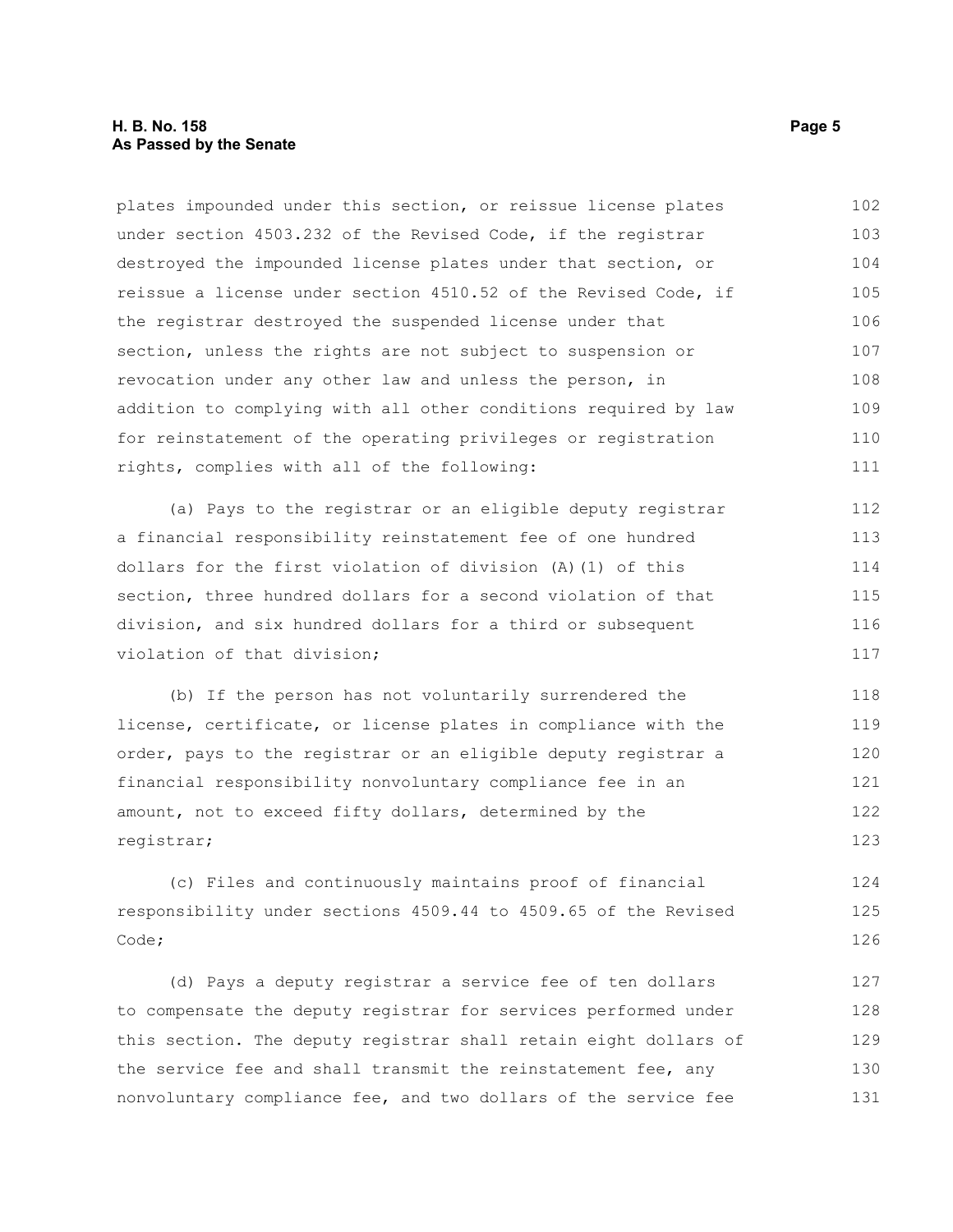to the registrar in the manner the registrar shall determine. (6) If the registrar issues an order under division (A)(2) of this section resulting from the failure of a person to respond to a financial responsibility random verification request under division (A)(3)(c) of this section and the person successfully maintains an affirmative defense to a violation of section 4510.16 of the Revised Code or is determined by the registrar or a deputy registrar to have been in compliance with division (A)(1) of this section at the time of the initial financial responsibility random verification request, the registrar shall do both of the following: (a) Terminate the order of suspension or impoundment; (b) Restore the operating privileges and registration rights of the person without payment of the fees established in divisions (A)(5)(a) and (b) of this section and without a requirement to file proof of financial responsibility. (B)(1) Every party required to file an accident report under section 4509.06 of the Revised Code also shall include with the report a document described in division (G)(1)(a) of this section or shall present proof of financial responsibility through use of an electronic wireless communications device as permitted by division (G)(1)(b) of this section. 132 133 134 135 136 137 138 139 140 141 142 143 144 145 146 147 148 149 150 151 152 153

If the registrar determines, within forty-five days after the report is filed, that an operator or owner has violated division (A)(1) of this section, the registrar shall do all of the following: 154 155 156 157

(a) Order the impoundment, with respect to the motor vehicle involved, required under division (A)(2)(d) of this section, of the certificate of registration and license plates 158 159 160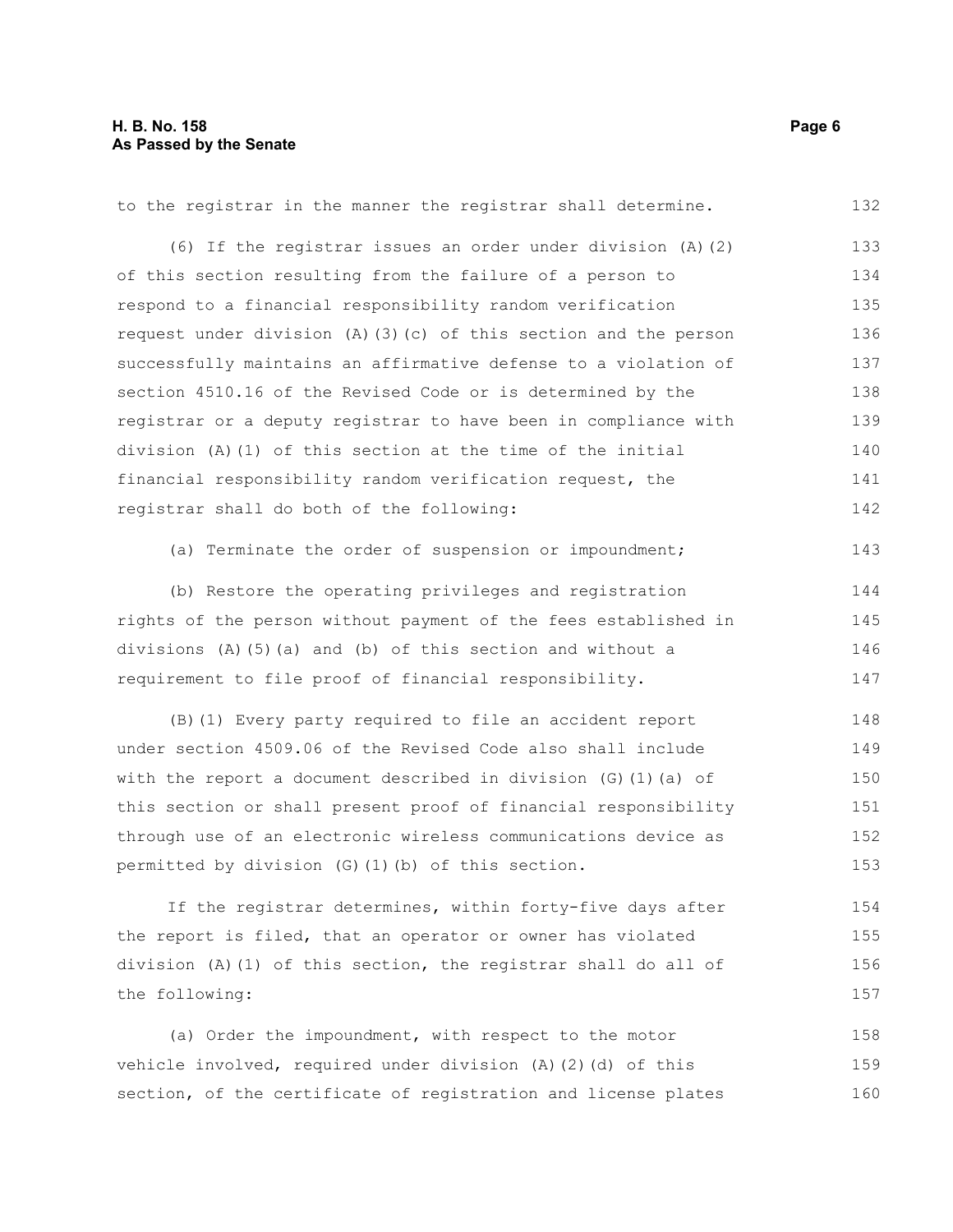of any owner who has violated division (A)(1) of this section; (b) Order the suspension required under division (A)(2) (a), (b), or (c) of this section of the license of any operator or owner who has violated division (A)(1) of this section; (c) Record the name and address of the person whose certificate of registration and license plates have been impounded or are under an order of impoundment, or whose license has been suspended or is under an order of suspension; the serial number of the person's license; the serial numbers of the person's certificate of registration and license plates; and the person's social security account number, if assigned, or, where the motor vehicle is used for hire or principally in connection with any established business, the person's federal taxpayer identification number. The information shall be recorded in such a manner that it becomes a part of the person's permanent record, and assists the registrar in monitoring compliance with the orders of suspension or impoundment. 161 162 163 164 165 166 167 168 169 170 171 172 173 174 175 176 177

(d) Send written notification to every person to whom the order pertains, at the person's last known address as shown on the records of the bureau. The person, within ten days after the date of the mailing of the notification, shall surrender to the registrar, in a manner set forth in division (A)(4) of this section, any certificate of registration and registration plates under an order of impoundment, or any license under an order of suspension. 179

(2) The registrar shall issue any order under division (B) (1) of this section without a hearing. Any person adversely affected by the order, within ten days after the issuance of the order, may request an administrative hearing before the registrar, who shall provide the person with an opportunity for 186 187 188 189 190

178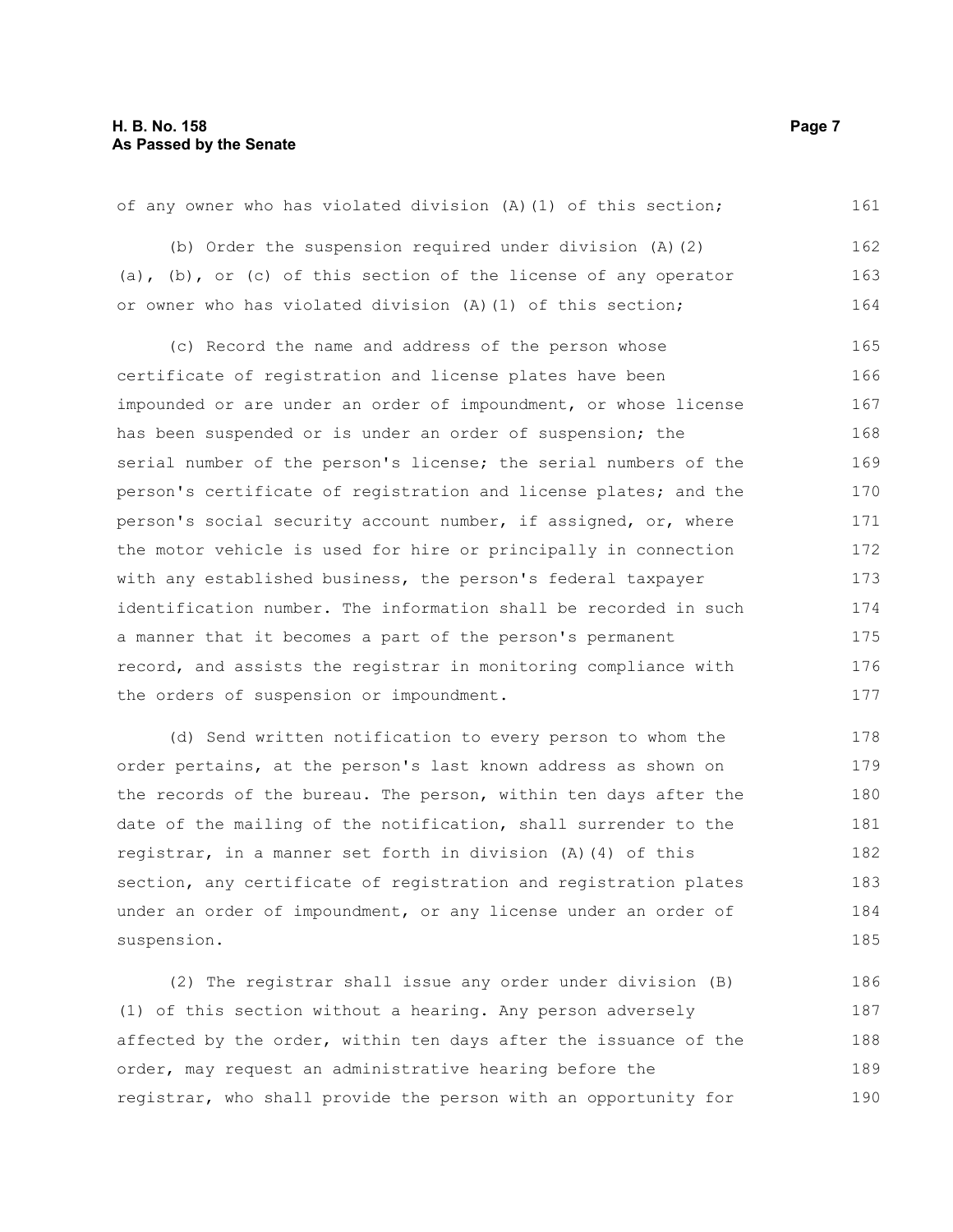#### **H. B. No. 158 Page 8 As Passed by the Senate**

a hearing in accordance with this paragraph. A request for a hearing does not operate as a suspension of the order. The scope of the hearing shall be limited to whether the person in fact demonstrated to the registrar proof of financial responsibility in accordance with this section. The registrar shall determine the date, time, and place of any hearing, provided that the hearing shall be held, and an order issued or findings made, within thirty days after the registrar receives a request for a hearing. If requested by the person in writing, the registrar may designate as the place of hearing the county seat of the county in which the person resides or a place within fifty miles of the person's residence. The person shall pay the cost of the hearing before the registrar, if the registrar's order of suspension or impoundment is upheld. 191 192 193 194 195 196 197 198 199 200 201 202 203 204

(C) Any order of suspension or impoundment issued under this section or division (B) of section 4509.37 of the Revised Code may be terminated at any time if the registrar determines upon a showing of proof of financial responsibility that the operator or owner of the motor vehicle was in compliance with division (A)(1) of this section at the time of the traffic offense, motor vehicle inspection, or accident that resulted in the order against the person. A determination may be made without a hearing. This division does not apply unless the person shows good cause for the person's failure to present satisfactory proof of financial responsibility to the registrar prior to the issuance of the order. 205 206 207 208 209 210 211 212 213 214 215 216

(D)(1) For the purpose of enforcing this section, every peace officer is deemed an agent of the registrar. 217 218

(a) Except as provided in division (D)(1)(b) of this section, any peace officer who, in the performance of the peace 219 220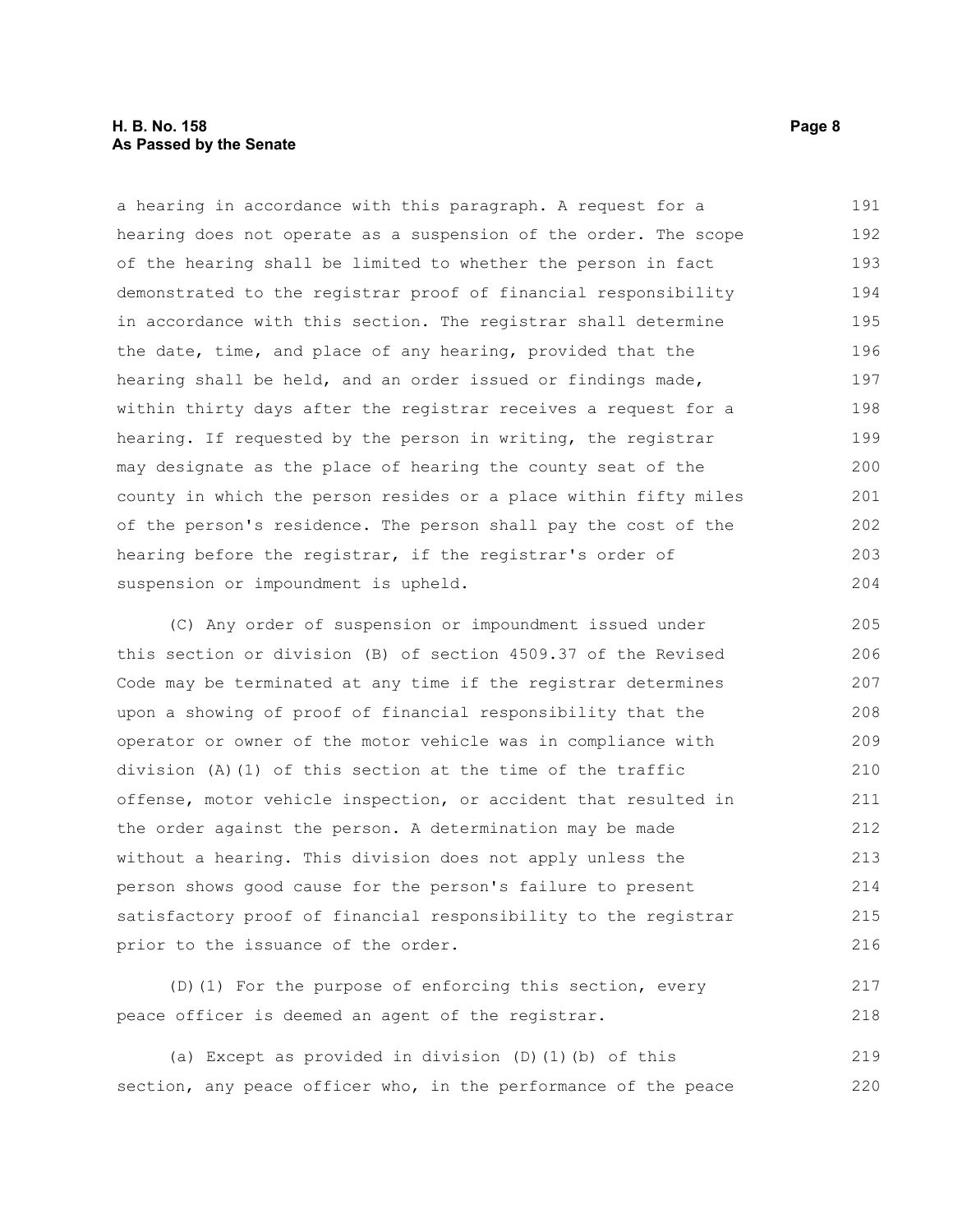#### **H. B. No. 158 Page 9 As Passed by the Senate**

officer's duties as authorized by law, becomes aware of a person whose license is under an order of suspension, or whose certificate of registration and license plates are under an order of impoundment, pursuant to this section, may confiscate the license, certificate of registration, and license plates, and return them to the registrar. 221 222 223 224 225 226

(b) Any peace officer who, in the performance of the peace officer's duties as authorized by law, becomes aware of a person whose license is under an order of suspension, or whose certificate of registration and license plates are under an order of impoundment resulting from failure to respond to a financial responsibility random verification, shall not, for that reason, arrest the owner or operator or seize the vehicle or license plates. Instead, the peace officer shall issue a citation for a violation of section 4510.16 of the Revised Code specifying the circumstances as failure to respond to a financial responsibility random verification. 227 228 229 230 231 232 233 234 235 236 237

(2) A peace officer shall request the owner or operator of a motor vehicle to produce proof of financial responsibility in a manner described in division (G) of this section at the time the peace officer acts to enforce the traffic laws of this state and during motor vehicle inspections conducted pursuant to section 4513.02 of the Revised Code. 238 239 240 241 242 243

(3) A peace officer shall indicate on every traffic ticket whether the person receiving the traffic ticket produced proof of the maintenance of financial responsibility in response to the officer's request under division (D)(2) of this section. The peace officer shall inform every person who receives a traffic ticket and who has failed to produce proof of the maintenance of financial responsibility that the person must submit proof to 244 245 246 247 248 249 250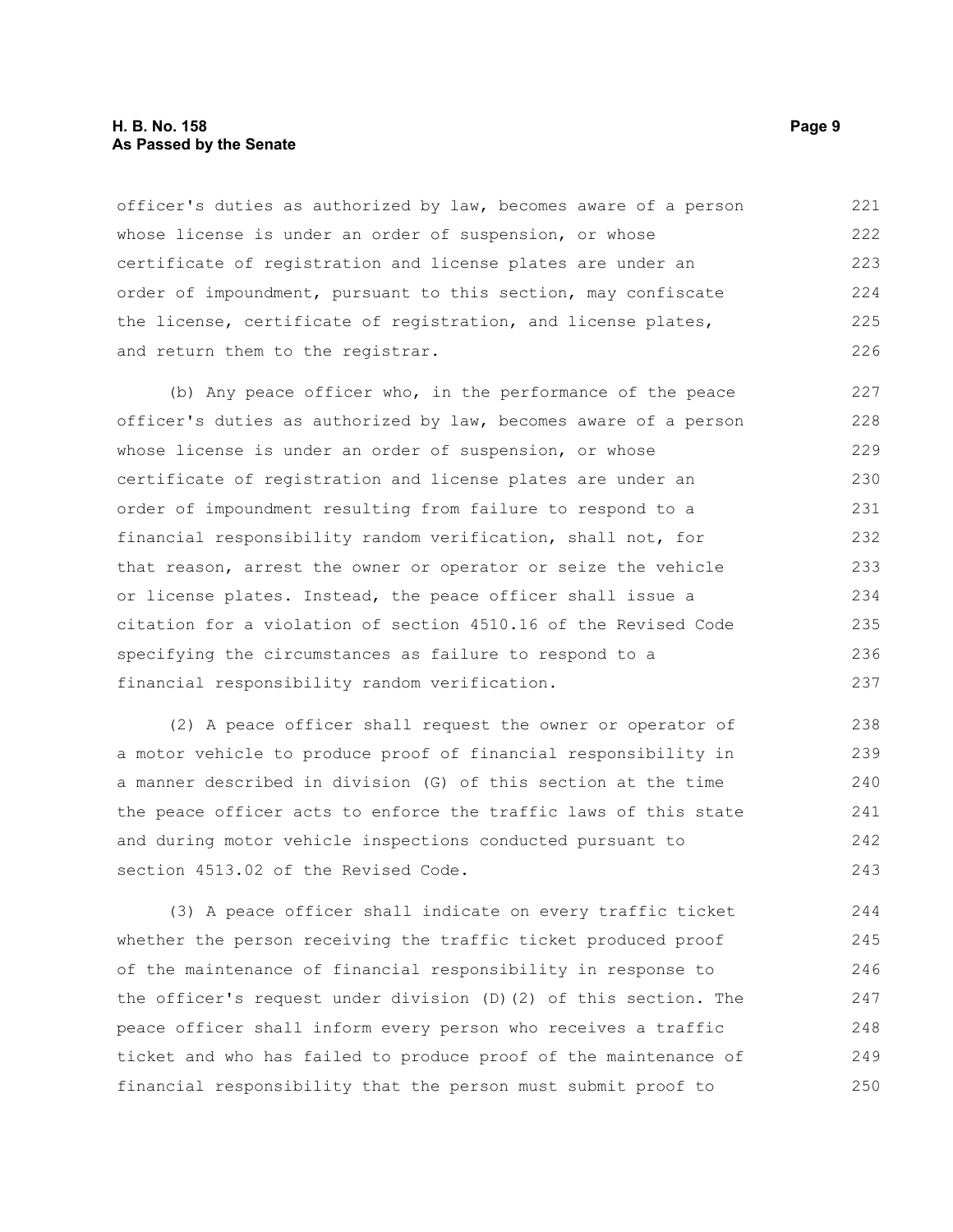the traffic violations bureau with any payment of a fine and costs for the ticketed violation or, if the person is to appear in court for the violation, the person must submit proof to the court. 251 252 253 254

(4)(a) If a person who has failed to produce proof of the maintenance of financial responsibility appears in court for a ticketed violation, the court may permit the defendant to present evidence of proof of financial responsibility to the court at such time and in such manner as the court determines to be necessary or appropriate. In a manner prescribed by the registrar, the clerk of courts shall provide the registrar with the identity of any person who fails to submit proof of the maintenance of financial responsibility pursuant to division (D) (3) of this section.

(b) If a person who has failed to produce proof of the maintenance of financial responsibility also fails to submit that proof to the traffic violations bureau with payment of a fine and costs for the ticketed violation, the traffic violations bureau, in a manner prescribed by the registrar, shall notify the registrar of the identity of that person. 265 266 267 268 269 270

(5)(a) Upon receiving notice from a clerk of courts or traffic violations bureau pursuant to division (D)(4) of this section, the registrar shall order the suspension of the license of the person required under division  $(A)$   $(2)$   $(a)$ ,  $(b)$ , or  $(c)$  of this section and the impoundment of the person's certificate of registration and license plates required under division (A)(2) (d) of this section, effective thirty days after the date of the mailing of notification. The registrar also shall notify the person that the person must present the registrar with proof of financial responsibility in accordance with this section, 271 272 273 274 275 276 277 278 279 280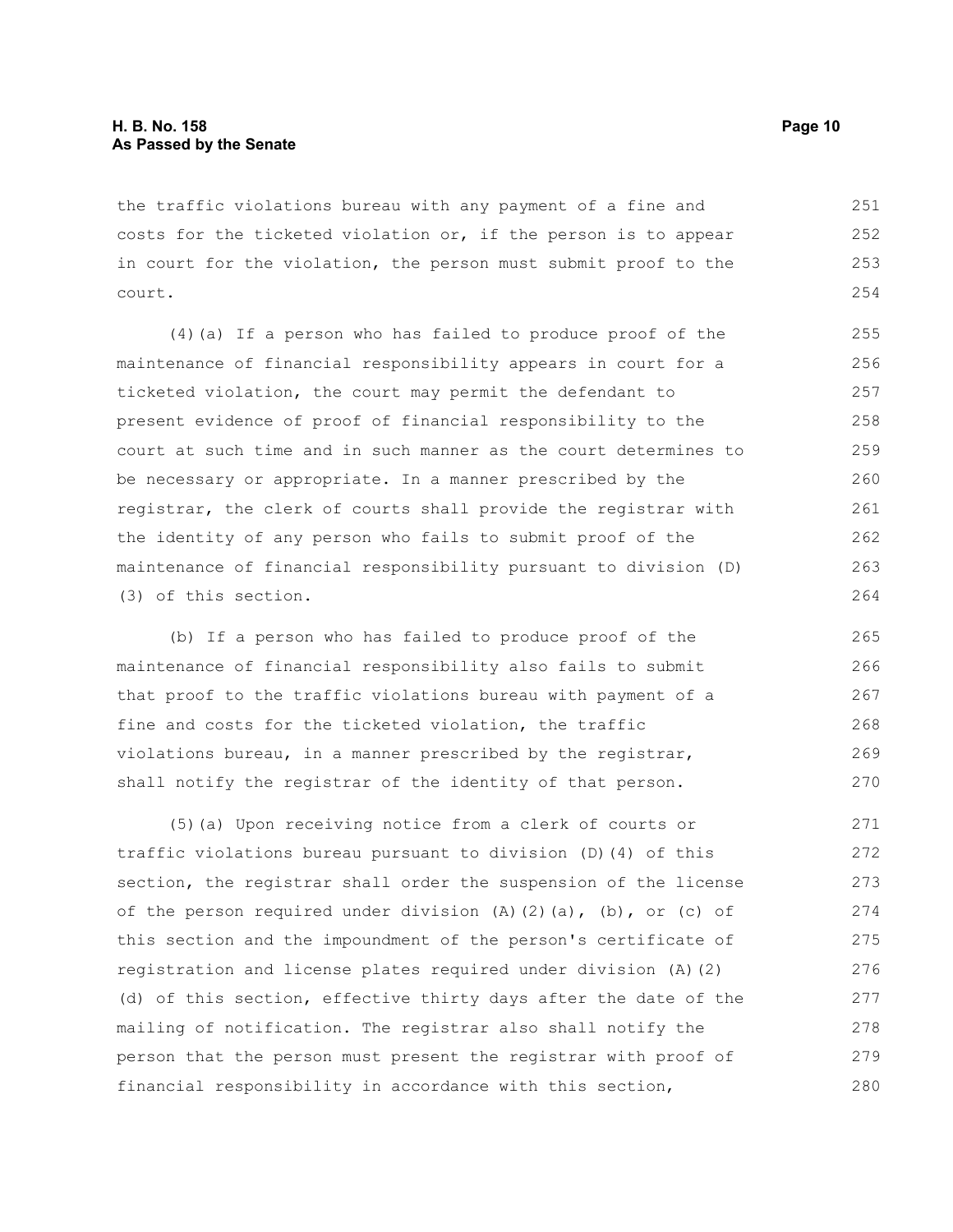### **H. B. No. 158 Page 11 As Passed by the Senate**

surrender to the registrar the person's certificate of registration, license plates, and license, or submit a statement subject to section 2921.13 of the Revised Code that the person did not operate or permit the operation of the motor vehicle at the time of the offense. Notification shall be in writing and shall be sent to the person at the person's last known address as shown on the records of the bureau of motor vehicles. The person, within fifteen days after the date of the mailing of notification, shall present proof of financial responsibility, surrender the certificate of registration, license plates, and license to the registrar in a manner set forth in division (A) (4) of this section, or submit the statement required under this section together with other information the person considers appropriate. 281 282 283 284 285 286 287 288 289 290 291 292 293 294

If the registrar does not receive proof or the person does not surrender the certificate of registration, license plates, and license, in accordance with this division, the registrar shall permit the order for the suspension of the license of the person and the impoundment of the person's certificate of registration and license plates to take effect.

(b) In the case of a person who presents, within the fifteen-day period, proof of financial responsibility, the registrar shall terminate the order of suspension and the impoundment of the registration and license plates required under division  $(A)$   $(2)$   $(d)$  of this section and shall send written notification to the person, at the person's last known address as shown on the records of the bureau. 301 302 303 304 305 306 307

(c) Any person adversely affected by the order of the registrar under division (D)(5)(a) or (b) of this section, within ten days after the issuance of the order, may request an 308 309 310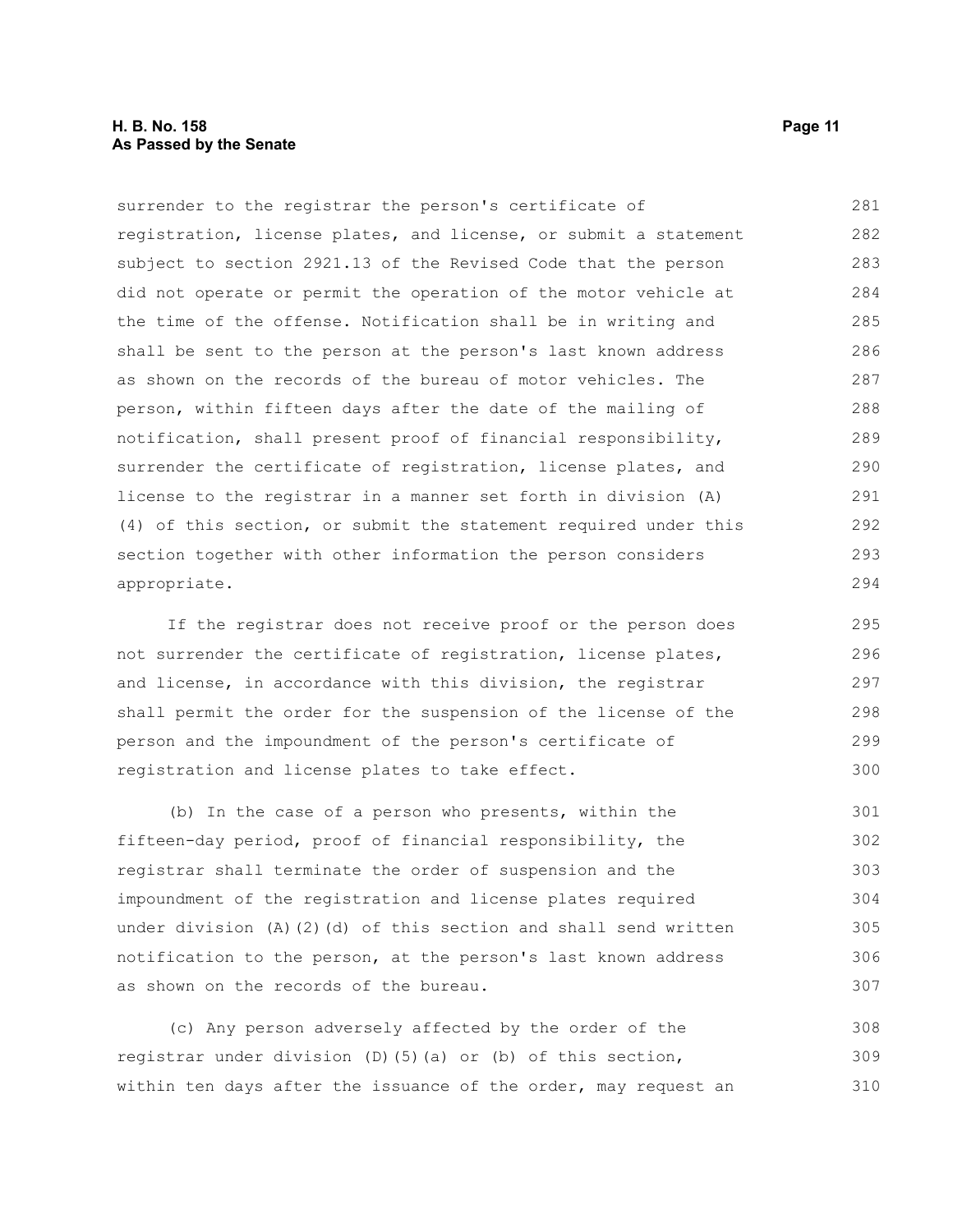#### **H. B. No. 158 Page 12 As Passed by the Senate**

administrative hearing before the registrar, who shall provide the person with an opportunity for a hearing in accordance with this paragraph. A request for a hearing does not operate as a suspension of the order. The scope of the hearing shall be limited to whether, at the time of the hearing, the person presents proof of financial responsibility covering the vehicle and whether the person is eligible for an exemption in accordance with this section or any rule adopted under it. The registrar shall determine the date, time, and place of any hearing; provided, that the hearing shall be held, and an order issued or findings made, within thirty days after the registrar receives a request for a hearing. If requested by the person in writing, the registrar may designate as the place of hearing the county seat of the county in which the person resides or a place within fifty miles of the person's residence. Such person shall pay the cost of the hearing before the registrar, if the registrar's order of suspension or impoundment under division (D)(5)(a) or (b) of this section is upheld. 311 312 313 314 315 316 317 318 319 320 321 322 323 324 325 326 327 328

(6) A peace officer may charge an owner or operator of a motor vehicle with a violation of section 4510.16 of the Revised Code when the owner or operator fails to show proof of the maintenance of financial responsibility pursuant to a peace officer's request under division (D)(2) of this section, if a check of the owner or operator's driving record indicates that the owner or operator, at the time of the operation of the motor vehicle, is required to file and maintain proof of financial responsibility under section 4509.45 of the Revised Code for a previous violation of this chapter. 329 330 331 332 333 334 335 336 337 338

(7) Any forms used by law enforcement agencies in administering this section shall be prescribed, supplied, and paid for by the registrar. 339 340 341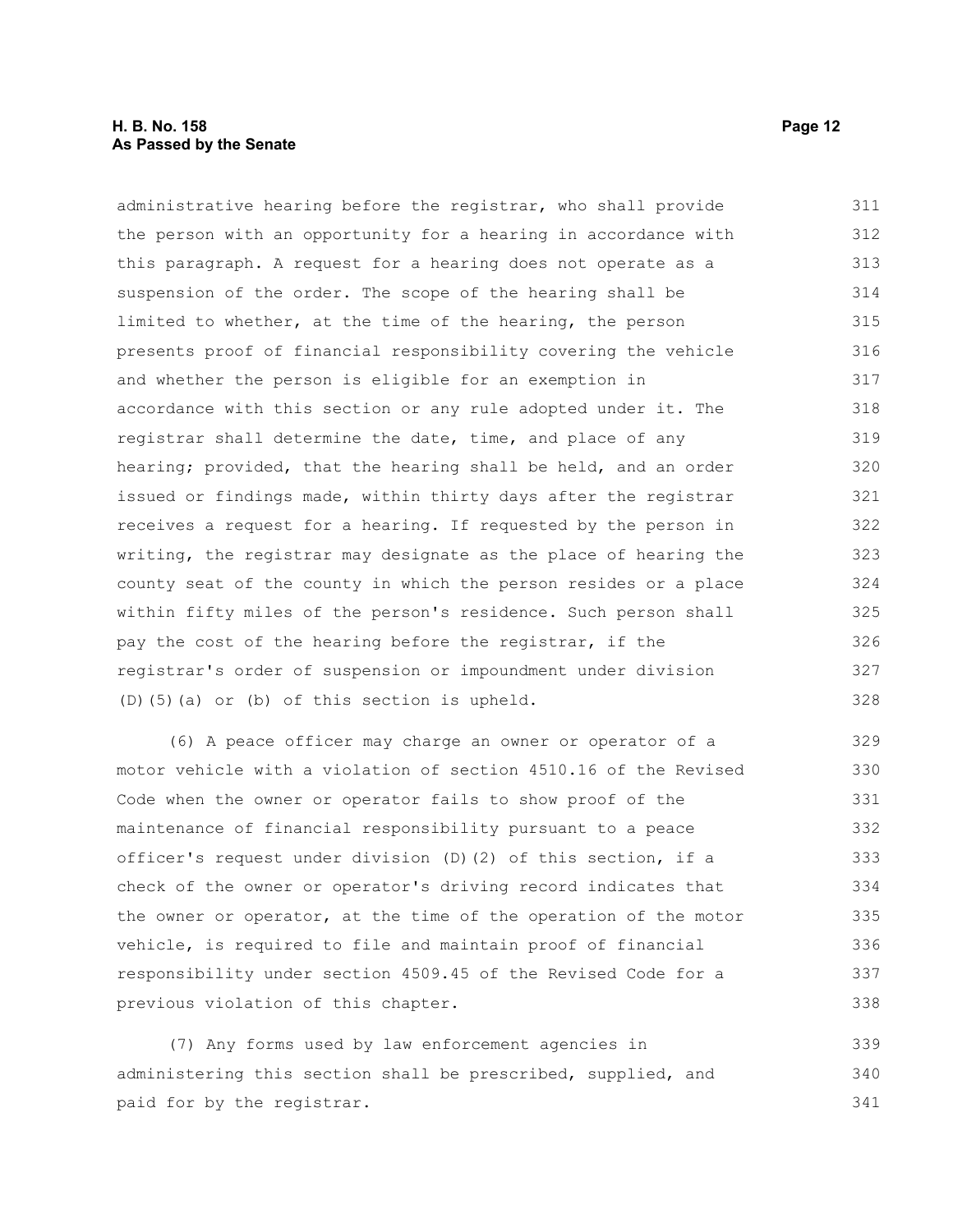#### **H. B. No. 158 Page 13 As Passed by the Senate**

(8) No peace officer, law enforcement agency employing a peace officer, or political subdivision or governmental agency that employs a peace officer shall be liable in a civil action for damages or loss to persons arising out of the performance of any duty required or authorized by this section. 342 343 344 345 346

(9) As used in this section, "peace officer" has the meaning set forth in section 2935.01 of the Revised Code. 347 348

(E) All fees, except court costs, fees paid to a deputy registrar, and those portions of the financial responsibility reinstatement fees as otherwise specified in this division, collected under this section shall be paid into the state treasury to the credit of the public safety - highway purposes fund established in section 4501.06 of the Revised Code and used to cover costs incurred by the bureau in the administration of this section and sections 4503.20, 4507.212, and 4509.81 of the Revised Code, and by any law enforcement agency employing any peace officer who returns any license, certificate of registration, and license plates to the registrar pursuant to division (C) of this section. 349 350 351 352 353 354 355 356 357 358 359 360

Of each financial responsibility reinstatement fee the registrar collects pursuant to division (A)(5)(a) of this section or receives from a deputy registrar under division (A) (5)(d) of this section, the registrar shall deposit twenty-five dollars of each one-hundred-dollar reinstatement fee, fifty dollars of each three-hundred-dollar reinstatement fee, and one hundred dollars of each six-hundred-dollar reinstatement fee into the state treasury to the credit of the indigent defense support fund created by section 120.08 of the Revised Code. 361 362 363 364 365 366 367 368 369

(F) Chapter 119. of the Revised Code applies to this section only to the extent that any provision in that chapter is 370 371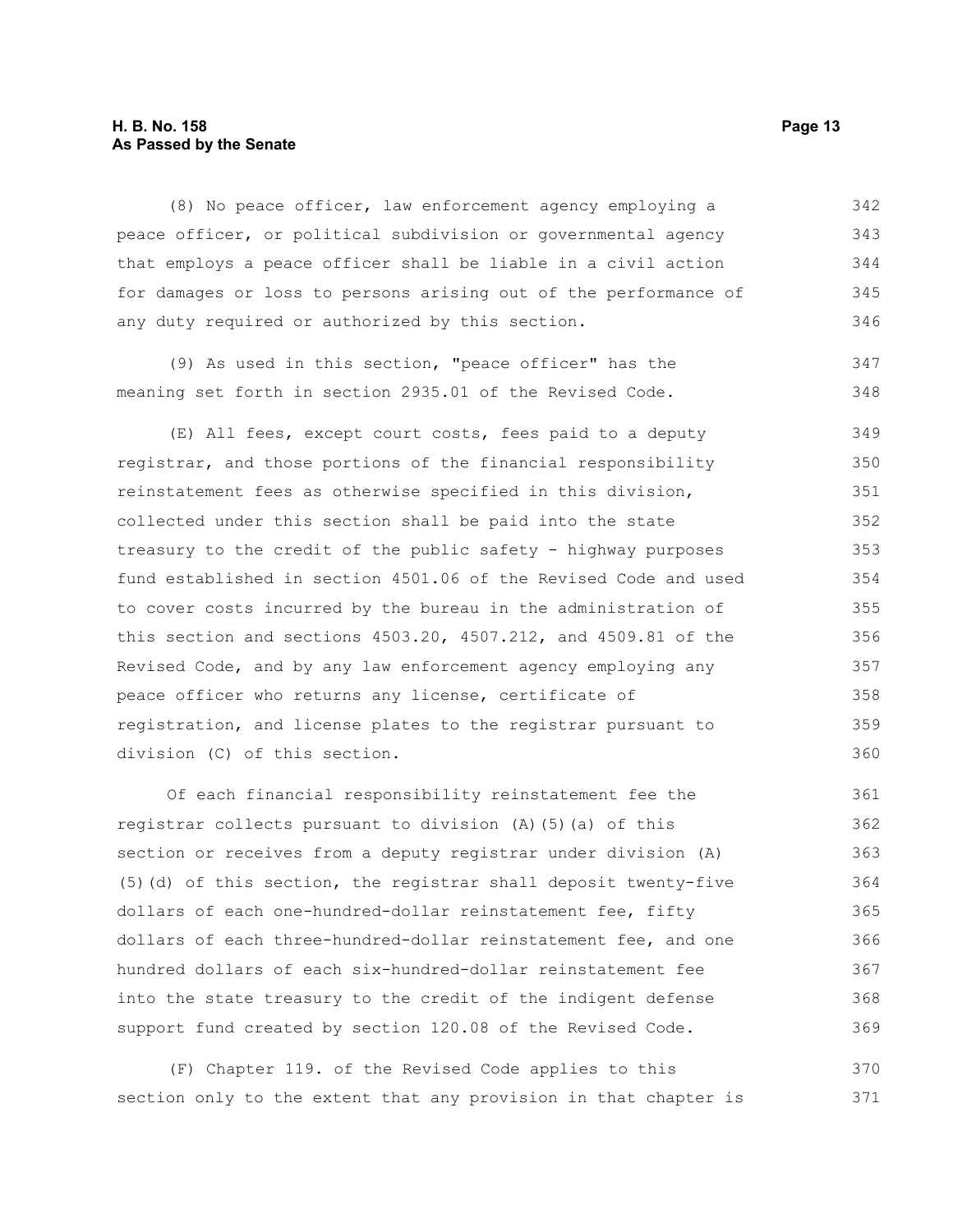not clearly inconsistent with this section. (G)(1)(a) The registrar, court, traffic violations bureau, or peace officer may require proof of financial responsibility to be demonstrated by use of a standard form prescribed by the registrar. If the use of a standard form is not required, a person may demonstrate proof of financial responsibility under this section by presenting to the traffic violations bureau, court, registrar, or peace officer any of the following documents or a copy of the documents: (i) A financial responsibility identification card as provided in section 4509.103 of the Revised Code; (ii) A certificate of proof of financial responsibility on a form provided and approved by the registrar for the filing of an accident report required to be filed under section 4509.06 of the Revised Code; (iii) A policy of liability insurance, a declaration page of a policy of liability insurance, or liability bond, if the policy or bond complies with section 4509.20 or sections 4509.49 to 4509.61 of the Revised Code; (iv) A bond or certification of the issuance of a bond as provided in section 4509.59 of the Revised Code; (v) A certificate of deposit of money or securities as provided in section 4509.62 of the Revised Code; (vi) A certificate of self-insurance as provided in section 4509.72 of the Revised Code. 372 373 374 375 376 377 378 379 380 381 382 383 384 385 386 387 388 389 390 391 392 393 394 395 396 397

(b) A person also may present proof of financial responsibility under this section to the traffic violations bureau, court, registrar, or peace officer through use of an 398 399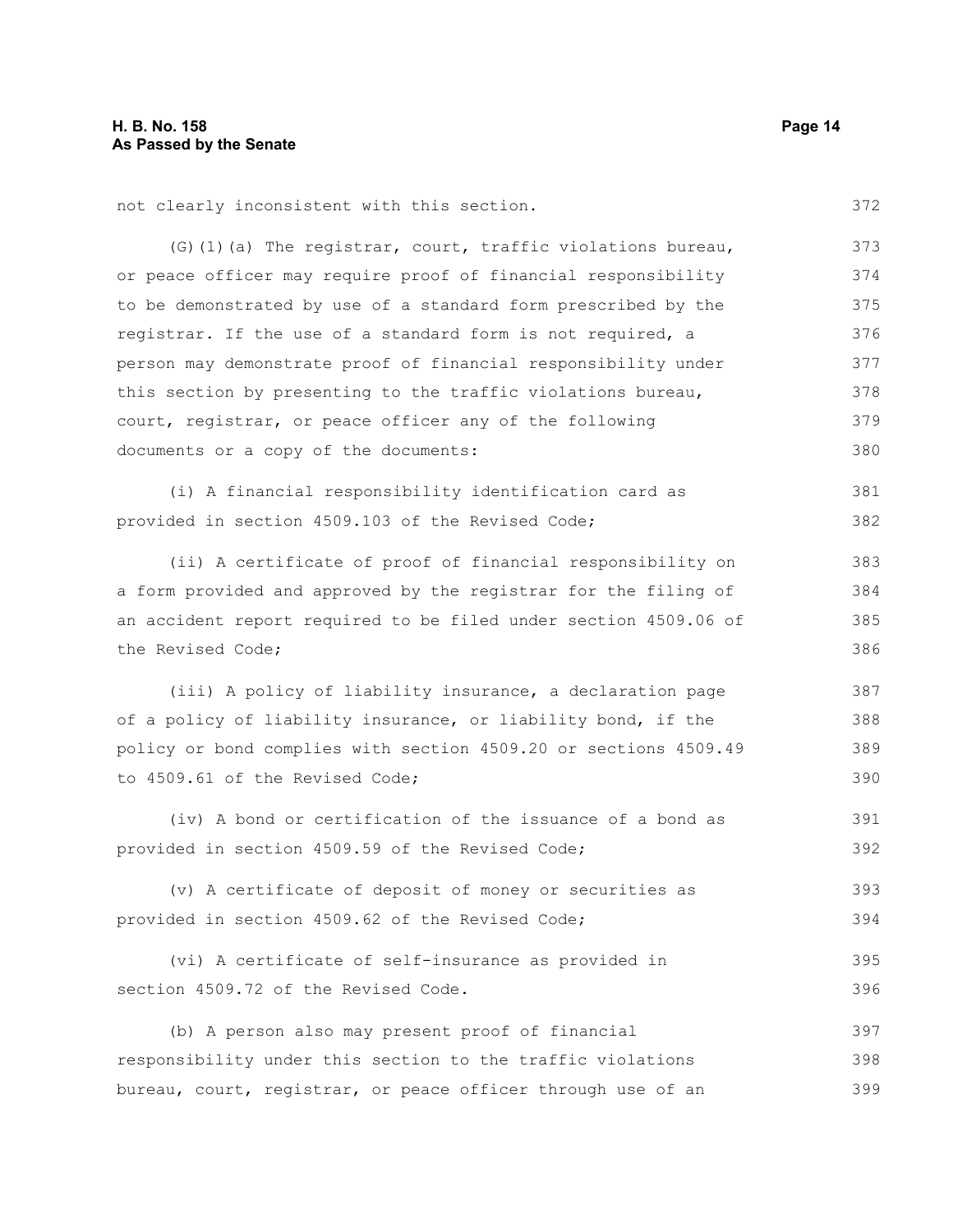#### **H. B. No. 158 Page 15 As Passed by the Senate**

electronic wireless communications device as specified under section 4509.103 of the Revised Code. 400 401

(2) If a person fails to demonstrate proof of financial responsibility in a manner described in division (G)(1) of this section, the person may demonstrate proof of financial responsibility under this section by any other method that the court or the bureau, by reason of circumstances in a particular case, may consider appropriate. 402 403 404 405 406 407

(3) A motor carrier certificated by the interstate commerce commission or by the public utilities commission may demonstrate proof of financial responsibility by providing a statement designating the motor carrier's operating authority and averring that the insurance coverage required by the certificating authority is in full force and effect. 408 409 410 411 412 413

(4)(a) A finding by the registrar or court that a person is covered by proof of financial responsibility in the form of an insurance policy or surety bond is not binding upon the named insurer or surety or any of its officers, employees, agents, or representatives and has no legal effect except for the purpose of administering this section. 414 415 416 417 418 419

(b) The preparation and delivery of a financial responsibility identification card or any other document authorized to be used as proof of financial responsibility and the generation and delivery of proof of financial responsibility to an electronic wireless communications device that is displayed on the device as text or images does not do any of the following: 420 421 422 423 424 425 426

(i) Create any liability or estoppel against an insurer or surety, or any of its officers, employees, agents, or 427 428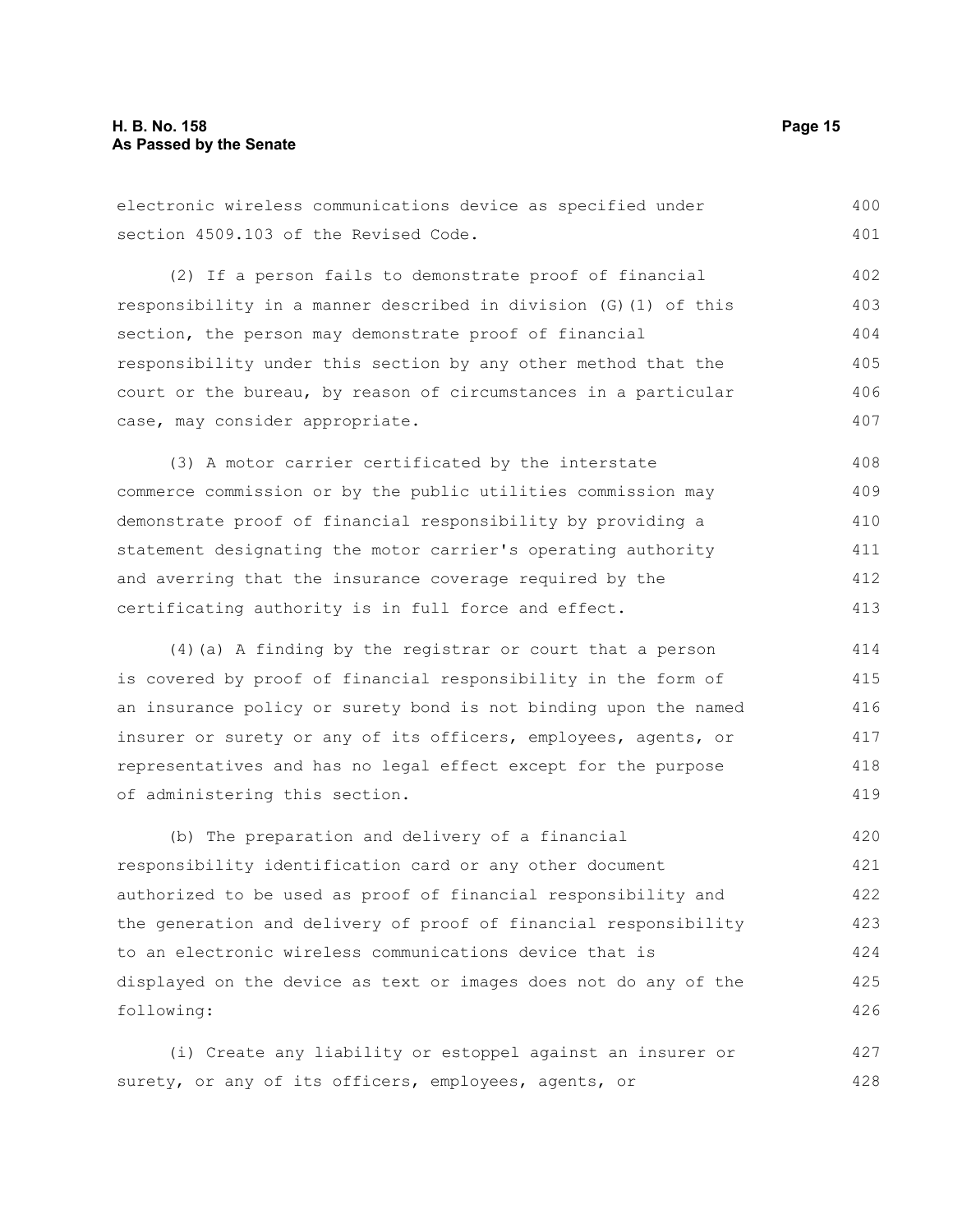#### representatives;

|  |  | (ii) Constitute an admission of the existence of, or of |  |  |  |  | 430 |
|--|--|---------------------------------------------------------|--|--|--|--|-----|
|  |  | any liability or coverage under, any policy or bond;    |  |  |  |  | 431 |

(iii) Waive any defenses or counterclaims available to an insurer, surety, agent, employee, or representative in an action commenced by an insured or third-party claimant upon a cause of action alleged to have arisen under an insurance policy or surety bond or by reason of the preparation and delivery of a document for use as proof of financial responsibility or the generation and delivery of proof of financial responsibility to an electronic wireless communications device. 432 433 434 435 436 437 438 439

(c) Whenever it is determined by a final judgment in a judicial proceeding that an insurer or surety, which has been named on a document or displayed on an electronic wireless communications device accepted by a court or the registrar as proof of financial responsibility covering the operation of a motor vehicle at the time of an accident or offense, is not liable to pay a judgment for injuries or damages resulting from such operation, the registrar, notwithstanding any previous contrary finding, shall forthwith suspend the operating privileges and registration rights of the person against whom the judgment was rendered as provided in division (A)(2) of this section. 440 441 442 443 444 445 446 447 448 449 450 451

(H) In order for any document or display of text or images on an electronic wireless communications device described in division (G)(1) of this section to be used for the demonstration of proof of financial responsibility under this section, the document or words or images shall state the name of the insured or obligor, the name of the insurer or surety company, and the effective and expiration dates of the financial responsibility, 452 453 454 455 456 457 458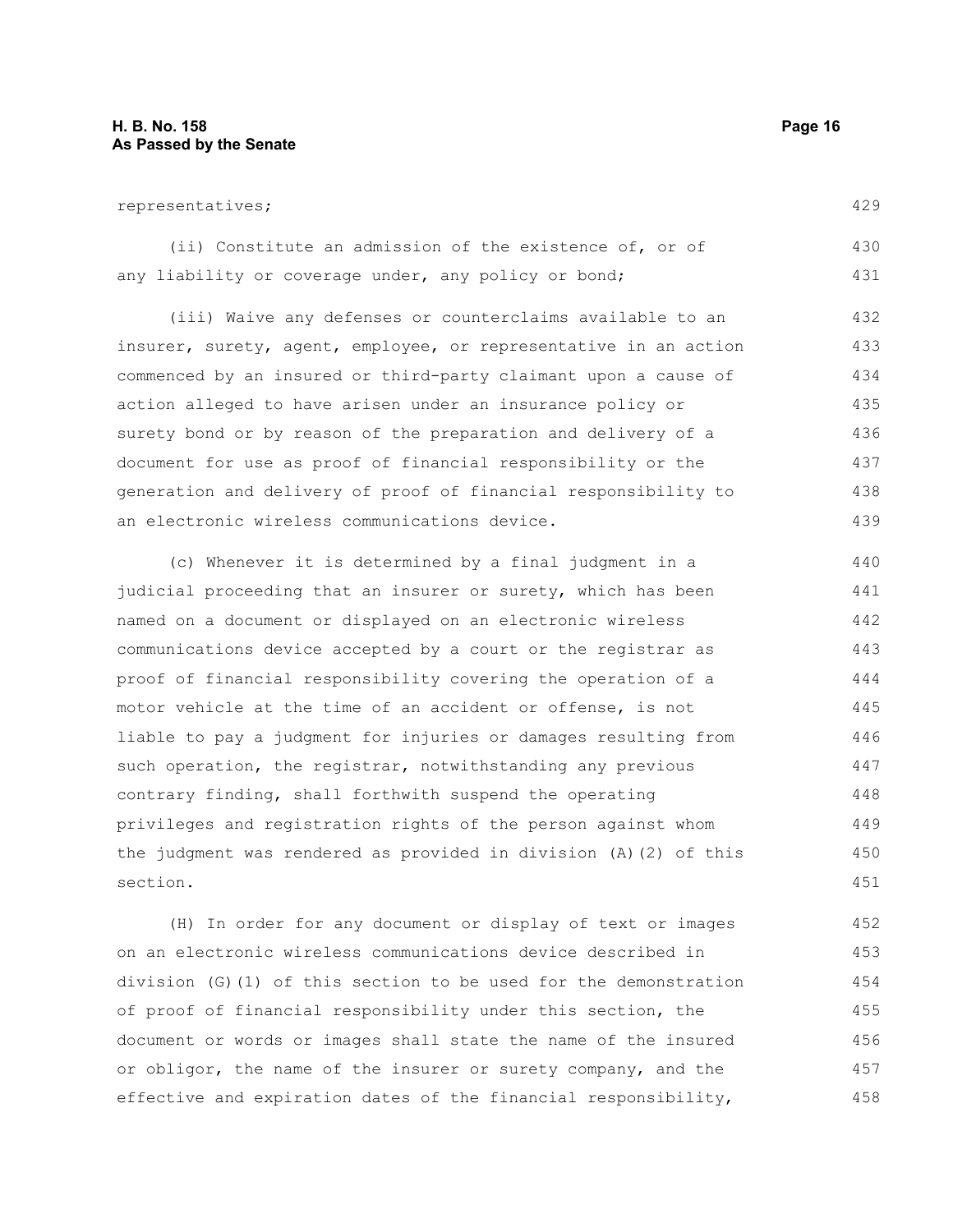and designate by explicit description or by appropriate reference all motor vehicles covered which may include a reference to fleet insurance coverage. 459 460 461

(I) For purposes of this section, "owner" does not include a licensed motor vehicle leasing dealer as defined in section 4517.01 of the Revised Code, but does include a motor vehicle renting dealer as defined in section 4549.65 of the Revised Code. Nothing in this section or in section 4509.51 of the Revised Code shall be construed to prohibit a motor vehicle renting dealer from entering into a contractual agreement with a person whereby the person renting the motor vehicle agrees to be solely responsible for maintaining proof of financial responsibility, in accordance with this section, with respect to the operation, maintenance, or use of the motor vehicle during the period of the motor vehicle's rental. 462 463 464 465 466 467 468 469 470 471 472 473

(J) The purpose of this section is to require the maintenance of proof of financial responsibility with respect to the operation of motor vehicles on the highways of this state, so as to minimize those situations in which persons are not compensated for injuries and damages sustained in motor vehicle accidents. The general assembly finds that this section contains reasonable civil penalties and procedures for achieving this purpose. 474 475 476 477 478 479 480 481

(K) Nothing in this section shall be construed to be subject to section 4509.78 of the Revised Code. 482 483

(L)(1) The registrar may terminate any suspension imposed under this section and not require the owner to comply with divisions  $(A)$  (5)(a), (b), and (c) of this section if the registrar with or without a hearing determines that the owner of the vehicle has established by clear and convincing evidence 484 485 486 487 488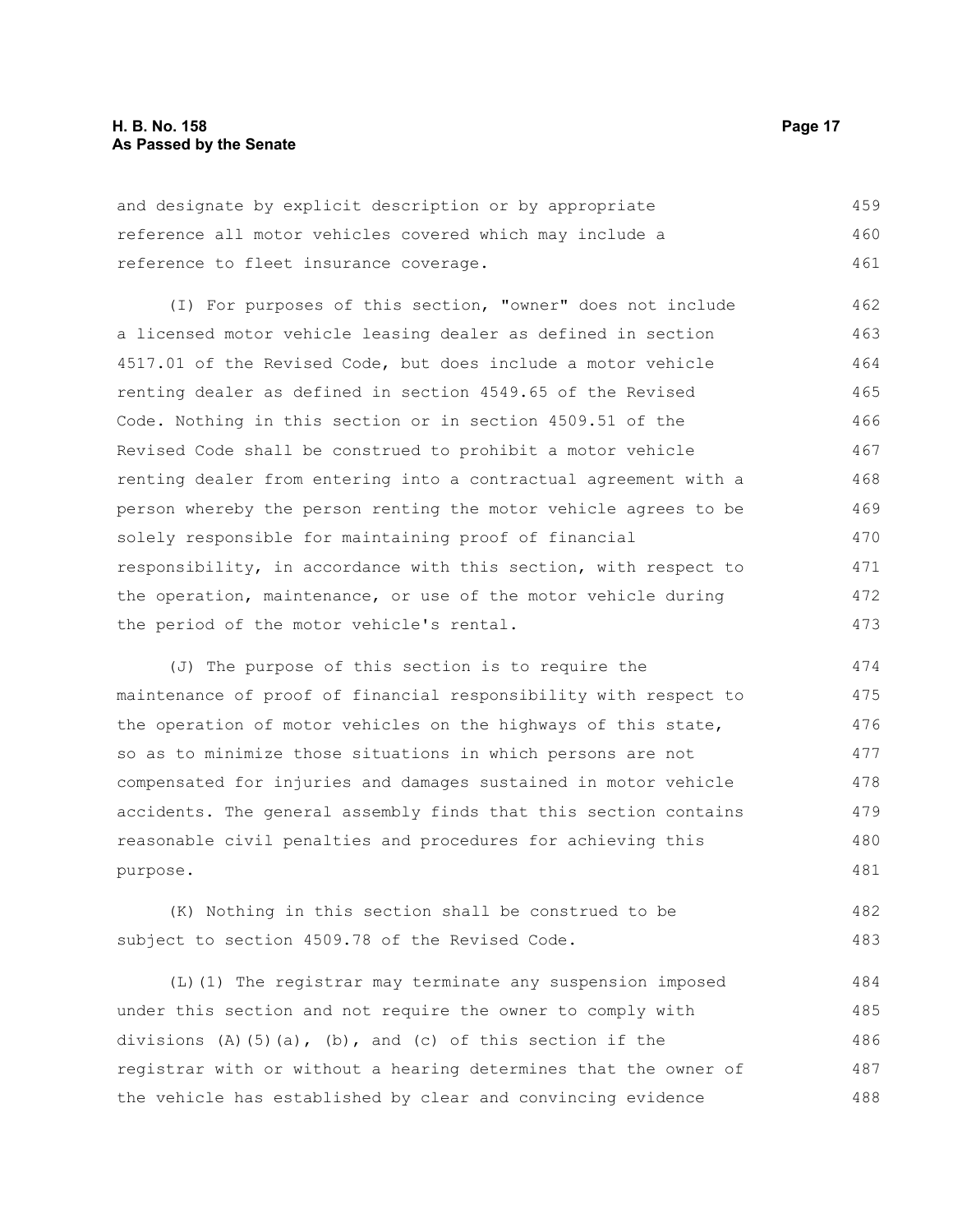that all of the following apply:

(a) The owner customarily maintains proof of financial responsibility. (b) Proof of financial responsibility was not in effect for the vehicle on the date in question for one of the following reasons: (i) The vehicle was inoperable. (ii) The vehicle is operated only seasonally, and the date in question was outside the season of operation. (iii) A person other than the vehicle owner or driver was at fault for the lapse of proof of financial responsibility through no fault of the owner or driver. (iv) The lapse of proof of financial responsibility was caused by excusable neglect under circumstances that are not likely to recur and do not suggest a purpose to evade the requirements of this chapter. (2) The registrar may grant an owner or driver relief for a reason specified in division (L)(1)(b)(i) or (ii) of this section whenever the owner or driver is randomly selected to verify the existence of proof of financial responsibility for such a vehicle. However, the registrar may grant an owner or driver relief for a reason specified in division  $(L)$   $(l)$   $(b)$   $(iii)$ or (iv) of this section only if the owner or driver has not previously been granted relief under division (L)(1)(b)(iii) or (iv) of this section. 490 491 492 493 494 495 496 497 498 499 500 501 502 503 504 505 506 507 508 509 510 511 512 513

(M) The registrar shall adopt rules in accordance with Chapter 119. of the Revised Code that are necessary to administer and enforce this section. The rules shall include 514 515 516